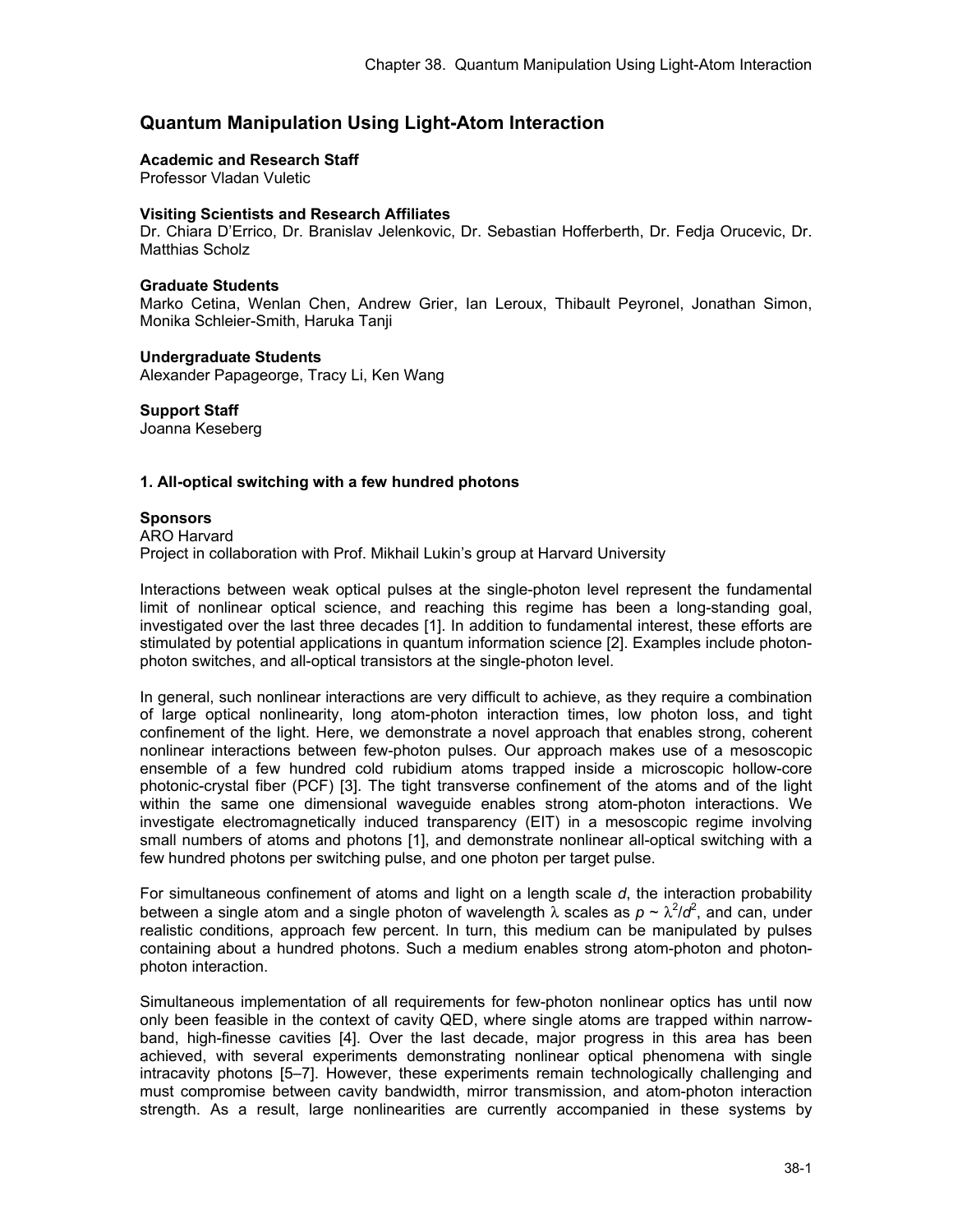substantial losses at the input and output of the cavity. In this work, an alternative, cavity-free approach involving propagating fields in PCF is investigated. Recently, hollow-core PCF filled with molecular gas has been used for significant enhancements of efficiency in processes such as wavelength conversion [8] and four-wave mixing [9]. Several groups have also successfully loaded atomic vapor into a PCF, for applications such as atomic guiding [10]. The recent observations of electromagnetically induced transparency in room-temperature rubidium with a nanowatt-level control fields [11] has demonstrated that these systems are highly promising for low-light-level nonlinear optics.



**Figure 1**: **Loading and probing of the atoms inside the hollow-core photonicbandgap fiber. (A)** Schematics of the experimental setup. **(B)** Scanning-electronmicroscope image of the fiber cross section. The diameter of the central hollow region is 7μm. **(C)** Inside the fiber, the atoms are transversally trapped by a single guided-beam optical trap. After exiting the top end of the fiber the divergent beam creates an additional funnel potential guiding the atoms into the fiber core from a distance up to ~ 100 μm. **(D)** Transmission of the fiber as a function of probe frequency. Red points show the absorption profile with the dipole trap on continuously. The observed inhomogeneous broadening and shifting of the absorption line is due to the spatially varying AC stark shift induced by the dipole trap. **(E)** Black points show the absorption profile for the modulated case. Here, homogeneous broadening is caused solely by the large optical depth of the system (OD = 30 for the shown data). The dipole trap is only modulated during the probing sequence and the frequency of the modulation is chosen sufficiently high, so that the atomic motion cannot follow the potential variation. Individual probe pulses of 100-500 ns duration contain ~1 photon on average.

Our experimental apparatus (Fig. 1A) makes use of a 3 cm-long piece of hollow core PCF vertically mounted inside an ultra-high vacuum chamber together with two short focal length lenses that allow coupling of light into the guided mode of the fiber. A laser-cooled cloud of  ${}^{87}$ Rb atoms is collected into a magneto-optical trap (MOT), focused with a magnetic guide, and loaded into the hollow core of the PCF. Once inside, the atoms are radially confined by a dipole trap formed by a single beam guided by the fiber itself. The dipole trap is red detuned from the rubidium  $D_2$  line ( $\lambda$ = 780 nm), such that the atoms are pulled towards the intensity maximum of the trapping light [12], i.e. towards the center of the hollow core. Inside the fiber, the small diameter of the guided mode allows for strong transverse confinement (trapping frequencies  $\omega_t/(2\pi) \approx$  (50-100) kHz) and deep trapping potential (~10 mK) at guiding-light intensities of a few milliwatts.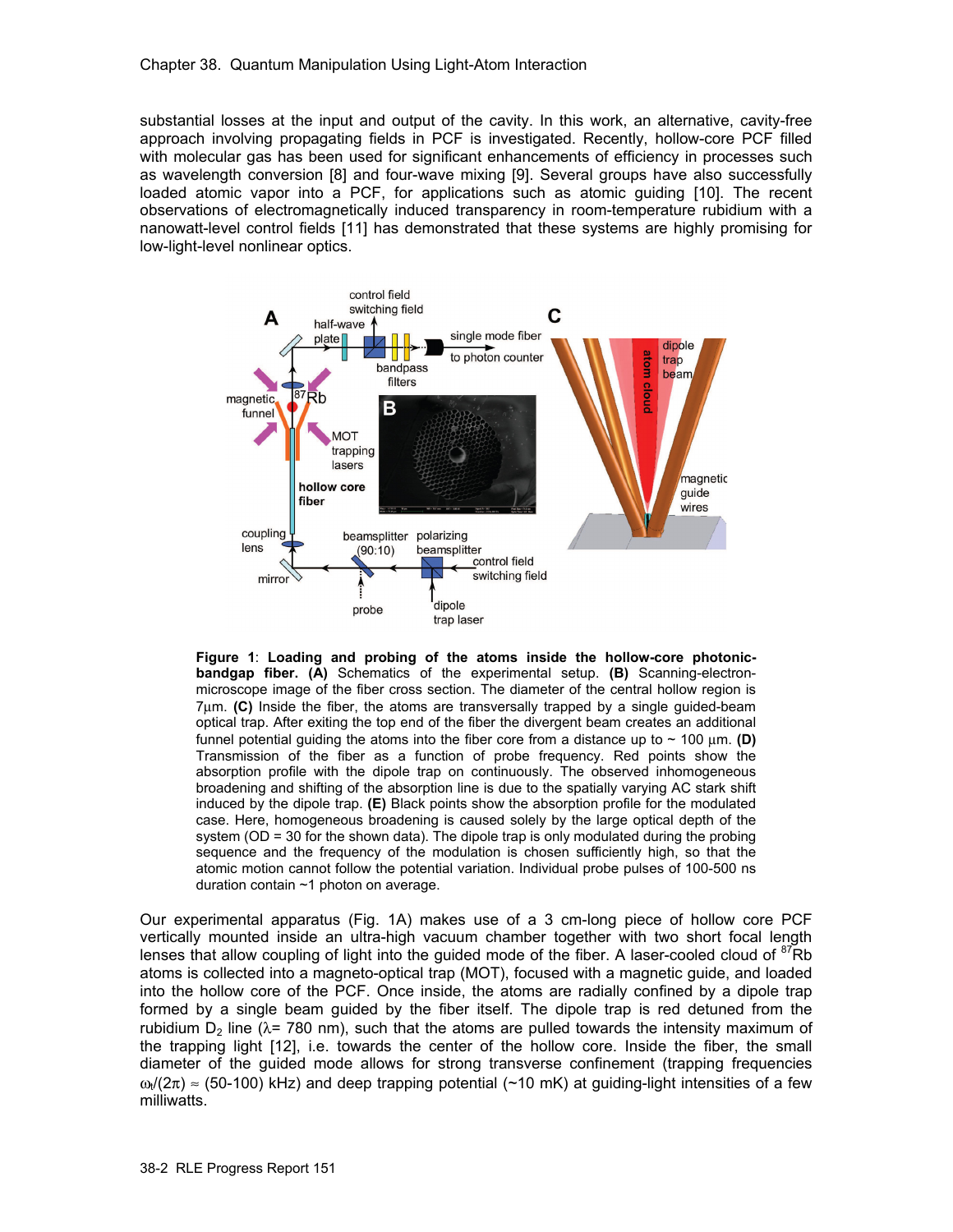To probe the atoms in the fiber, we monitor the transmission of a very low intensity  $(21 \text{ pW})$  probe beam coupled into the PCF (Fig. 1A). This probe can be frequency tuned over the resonance absorption lines of rubidium, and its transmission is detected by a single-photon counter. The signature of atom loading into the PFC is a unique absorption profile shown in figure 1D. The dipole trap light introduces a power dependent, radially varying AC-Stark shift, which results in inhomogeneous broadening and frequency shift of the absorption profile (red data in Fig. 1D). Comparison with the absorption profile calculated from the dipole trap parameters verifies that the atoms are loaded inside the fiber. For the optical experiments described below, we avoid the unwanted perturbation of the absorption profile by synchronously modulating the dipole trap and the probe beam out of phase (Fig. 1E). The modulation at a rate faster than trapping frequency allows the atoms to interact with the probe photons only when the dipole trap is off, while the time-averaged optical trap still prevents them from colliding with the fiber wall.



**Figure 2**: **Electromagnetically induced transparency in a mesoscopic atomic ensemble. (A)** Three-level lambda scheme for the realization of EIT. **(B)** Both probe and control field are broken into a set of  $~100$  synchronized pulses sent through the fiber during the off-times of the dipole trap which is modulated at 500 kHz. The control-field pulses have rise times of 40 ns and duration of 1 μs, while the probe pulses have Gaussian envelopes with half width  $t<sub>p</sub> \sim 150$  ns to reduce their bandwidth. **(C)** Probe transmission through the fiber without (black data points) and with (red data points) control field. Solid lines are fits to the data. From such fits, we obtain the dephasing rate of the EIT coherence  $\gamma_{12}$  = 0.050(4) MHz, as well as the control field Rabi frequencies  $\Omega_c$ corresponding to different degrees of transparency. **(D)** Individual pulse delay: the reference pulse (red) is obtained without atoms, while the EIT pulse (black) is delayed by  $\sim$  100ns for control pulses containing  $\sim$  1000 photons. Individual probe pulses contain on average ~ 2 photons. **(E)** Transmission of the probe pulses on resonance as a function of average number of photons in the control-field pulse. Full transparency of the atomic medium is achieved with  $\sim$  2000 control photons.

When using this technique and scanning the probe laser over a particular *F*→*F*' hyperfine transition, we observe a typical absorption profile as shown in figure 1D (black data points). Since the atomic sample is cold and dilute, the shape of this resonance is completely deterined by the natural line profile of the transition, *T*=exp[-*OD*/(1+4(Δ/Γ<sub>e</sub>)<sup>2</sup>)], where Γ<sub>e</sub> is the lifetime of the excited atomic state, and  $\Delta$  is the detuning of the probe laser from resonance. The optical depth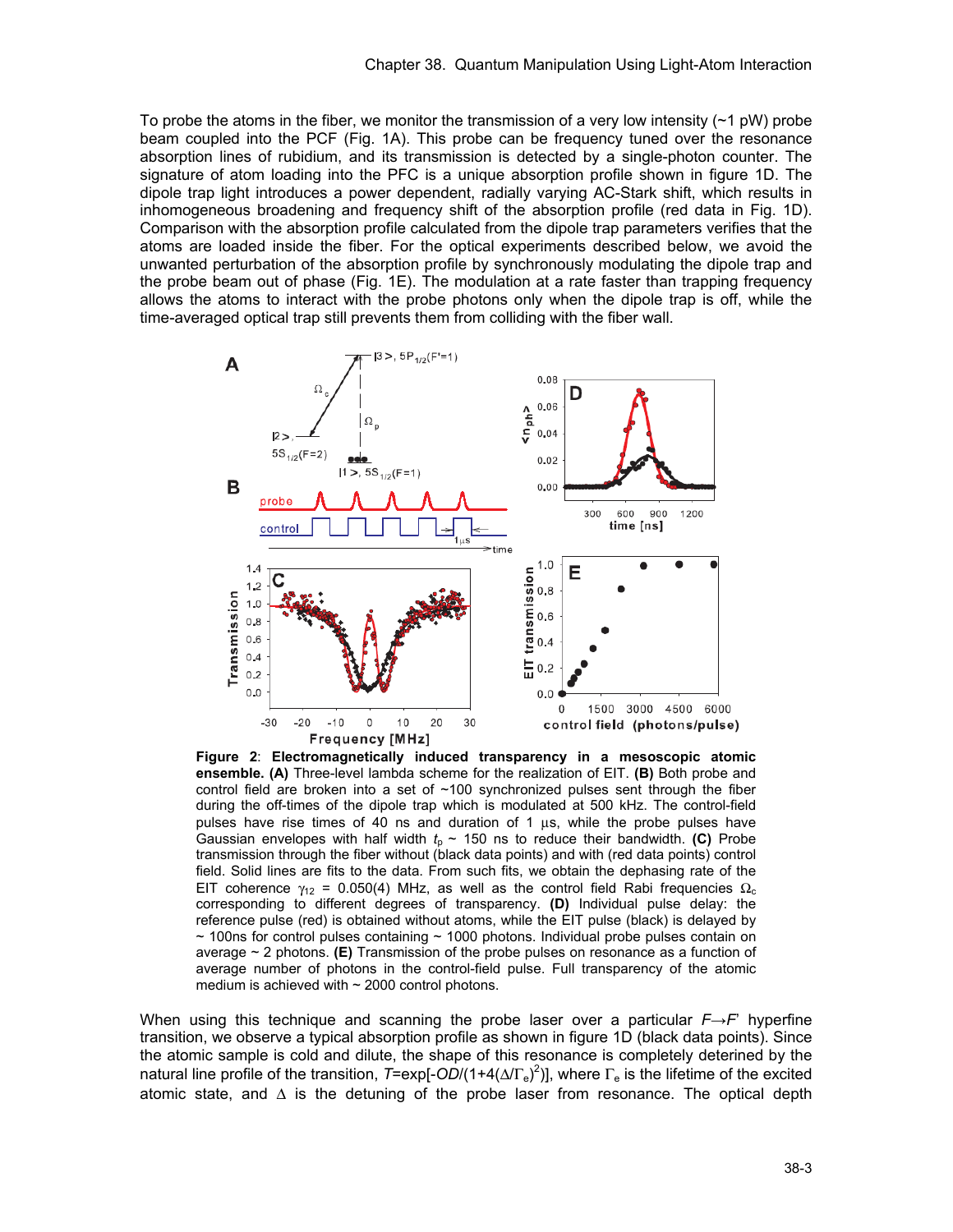$OD = N_a \sigma_{eg} / (\pi w^2)$ , i.e. the on-resonance attenuation of the probe beam, is a figure of merit for coupling between the atomic ensemble and the photons. Here,  $N_a$  is the number of atoms in the fiber, σeg the atomic cross section for the probed transition, and *w*=1.9(2) μm is the beam waist of the guided light inside the fiber. From this we conclude that ~100 atoms inside the fiber create an optically dense medium (*OD*=1). Fitting the above expression to the profile shown in Fig. 1D yields *OD*=30, which corresponds to N<sub>a</sub>≈3000 atoms loaded into the fiber.

We now turn to coherent interaction between few atoms and photons in our system. To this end, we demonstrate electromagnetically induced transparency (EIT) [13, 14], coherently changing the atomic properties to make the opaque sample inside the fiber transparent for a resonant probe beam. For this we consider the 3-state 'Lambda' configuration of atomic states shown in figure 2A. In the presence of a strong control field, the weak probe field, resonant to the  $|1\rangle \rightarrow |3\rangle$ transition, is transmitted without loss. The essence of EIT is the creation of a coupled excitation of photons and atomic spins ("dark-state polariton") [15] that propagates through the atomic medium with greatly reduced group velocity [16], and can be optically manipulated with a high degree of control.



**Figure 3**: **All-optical coherent switch. (A)** Four-level system for photon switching. **(B)** The timing sequences for probe, control, and switching fields. **(C)** Probe transmission through the fiber without (red) and with (blue) switching field present. Solid lines are fits to a simple model. The presence of the switch pulse reduces the EIT transmission. **(D)** Measured normalized transmission versus average switch photons per pulse. The solid line is the theoretical prediction based on experimental parameters. **(E)** Truth table of the coherent switch, showing the detected photons in the output port of the switch system as a function of the presence of the probe and switch-field pulses. Data are presented for probe pulses containing on average  $\sim$  2 photons and  $\sim$  1/e attenuation of transmission.

To demonstrate EIT, we first prepare the atoms in the *F*=1 ground state, and then probe the medium with a linearly polarized probe tuned to the  $F=1 \rightarrow F=1$  transition. In the absence of the control beam, the medium is completely opaque at resonance (Fig. 2C, black data). In contrast, when a co-propagating control field resonant with the  $F=2 \rightarrow F=1$  transition is added, the atomic ensemble becomes transparent near the two-photon resonance (Fig. 2C, red data). Figure 2D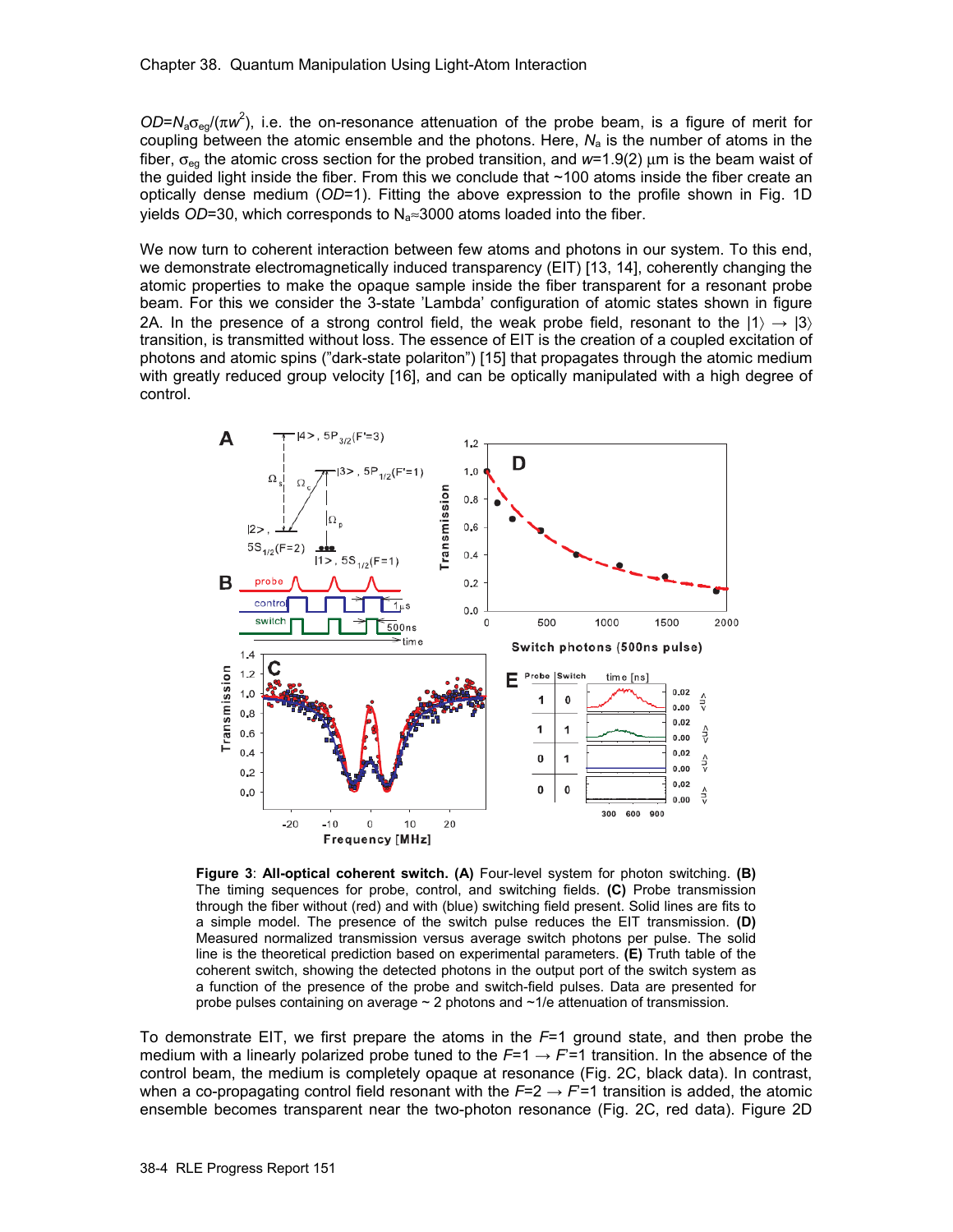shows the individual pulse shape and its transmission and delay due to reduced group velocity  $v<sub>g</sub>$ inside the atomic medium. For a probe pulse of duration  $\sim$ 300 ns we observe a delay approaching 100 ns, corresponding to  $v<sub>a</sub> \approx 3$  km/s. Finally, figure 2E shows the resonant probe transmission as a function of the average number of photons contained in each control field pulse. Remarkably, control pulses containing ~2000 photons are sufficient to achieve almost perfect transparency of the otherwise opaque system. The sensitive nature of the quantum interference underlying EIT enables strong non-linear coherent interaction between the dark-state polariton and additional light fields, which can be interpreted as an effective photon-photon interaction [17–19]. An efficient nonlinear optical switch based on this idea can be realized by adding an additional switch field coupling the state |2〉 to an excited state |4〉 to the EIT 'Lambda' system (Fig. 3A), as proposed by Harris and Yamamoto [20]. In this scheme, the switching photons interact with flipped atomic spins within the slow dark-state polariton, causing a simultaneous absorption of a probe and a switching photon.

In our experiment, an additional switching field on the  $D_2$  F=2  $\rightarrow$  F'=3 transition (Fig. 3A) controls the transmission through the EIT medium. Switching is achieved when all three involved light fields (probe, control and switching field) are overlapping in time (Fig.3B). As shown in Figure 3C, in the absence of the switching field (red data), we observe high transmission of the probe beam on resonance due to EIT. When the switch field is turned on, this transmission is reduced. The strength of this reduction depends exponentially on the switch field intensity (Fig. 3D). In particular, we find a 50% reduction of the initial transmission for a total number of  $\sim$ 500 switch photons per pulse. Figure 3E presents the truth table of our switch. In the case of no probe pulse (0/0 and 0/1 settings of the switch) only background noise photons of the control field are detected, which are easily suppressed to be orders of magnitude smaller than the single photon per probe pulse.

The number of required switch photons can be further reduced by increasing the *OD* of the ensemble (e.g. by improving the atom loading efficiency). Ultimately, for sufficient *OD*, the whole probe pulse is stored simultaneously inside the medium as atomic excitation [15]. In particular, in the case of a single slow probe photon, the polariton contains only a single atomic spin at any time. Consequently, absorption of a single switch photon is required to destroy the atomic excitation. This process occurs with probability  $p \sim \lambda^2/d^2$ . Hence, the system is transparent for the probe beam in the absence of the switching field, and opaque when  $n \sim 1/p$  switching photons are present. This would achieve the maximum switching efficiency possible for this scheme, which for the particular level scheme used here corresponds to about  $n \sim 1/p \sim 100$  photons.

Our experimental demonstrations introduce a novel physical system that opens up unique new prospects in quantum and nonlinear optics. For example, our system can be used to implement efficient photon counting [22] by combining photon storage with spin-flipped atom interrogation via the cycling transition. Further improvements in nonlinear optical efficiency are possible using stationary pulse techniques [23]. In that case, a standing wave control field formed by two counter-propagating beams is used to form an EIT Bragg grating, in which the probe pulse can be completely stopped with non-vanishing photonic component. In particular, application of this scheme inside the PCF has been proposed for single-photon controlled switching, with probability of interaction between two single photons scaling as  $OD\lambda^2/d^2$  [24]. With relatively modest improvement in atom loading, achieving deterministic nonlinear switching with two guided photons appears within reach. Such systems may have diverse applications in quantum communication and information processing [2]. Finally, the present demonstration opens up the possibility to create strongly interacting many-body photon states [25], which may give new insights into the physics of non-equilibrium strongly correlated systems.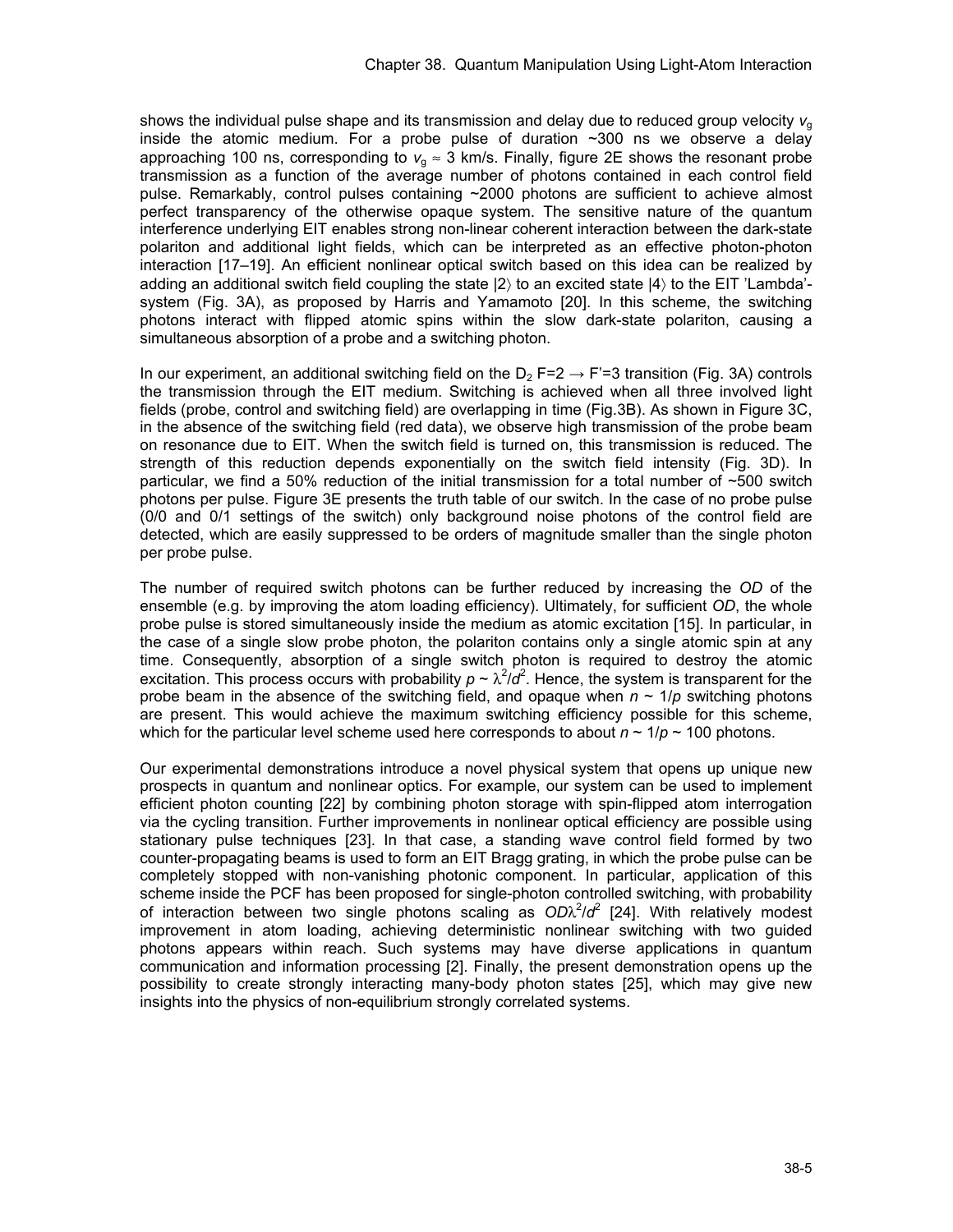## **2. Cavity cooling of a single trapped ion and resonator-coupled ion array**

### **Sponsors**

ARO QUEST National Science Foundation – Award ID number PHY 0653414 Project in collaboration with Prof. Isaac Chuang

In the laser cooling of atoms or ions [26-29], methods of particular interest are those that do not destroy the quantum mechanical coherences in the internal degrees of freedom, where the quantum information is stored. For example, in trapped-ion quantum information processing [30], it is necessary to cool the center-of-mass motion of the ions without affecting the coherence between internal hyperfine or electronic levels. This has been accomplished by sympathetic cooling of the processing ion using a laser cooled ion of another species [31].

Cavity cooling is an alternative, all-optical method that may allow one to cool a particle without causing decoherence of the internal states. When a particle is illuminated with monochromatic laser light, the spectrum of the scattered light is broadened out around the incident frequency due to the particle's motion. For a weakly confined atom, the spectrum is broadened by the Doppler effect, while in the limit of strong confinement discrete sidebands appear that are spaced by multiples of the trap frequency. In either case, if an optical resonator is used to enhance selected portions of the emission spectrum, such that the average emission frequency exceeds that of the incident light, energy conservation implies that the particle is cooled in the scattering process (cavity cooling) [32-34]. Unlike conventional Doppler cooling [35], cavity cooling does not require the incident light to be matched to an atomic resonance, and can in principle be performed with non-resonant light. As light scattered far off resonance carries no information about the atom's internal state [36,37], such a process can potentially cool an atom without destroying a quantum superposition of internal states.



Figure 4. Schematic of the experimental setup. A single <sup>88</sup>Sr<sup>+</sup> ion is confined in the center of a linear RF Paul trap and coupled to an optical resonator oriented along the trap axis. The inset shows the ion energy levels (solid lines) and the cavity resonance (dashed line).

Cavity cooling relies on the frequency discrimination provided by the resonator, and hence cooling to the quantum mechanical ground state of the external trapping potential is possible only when the trap frequency  $\omega$  exceeds the cavity linewidth  $\kappa$  (cavity resolved-sideband regime) [34]. In the resolved-sideband regime cooling is achieved by tuning the resonator an amount  $\omega$  to the blue of the incident light, such that scattering events into the cavity correspond to transitions |*n*〉 → |*n* − 1〉 that lower the motional quantum number *n*. The steady-state temperature is then set by the competition between cooling by photons scattered into the cavity and recoil heating by photons scattered into free space [34]. Denoting the probability of scattering into a resonant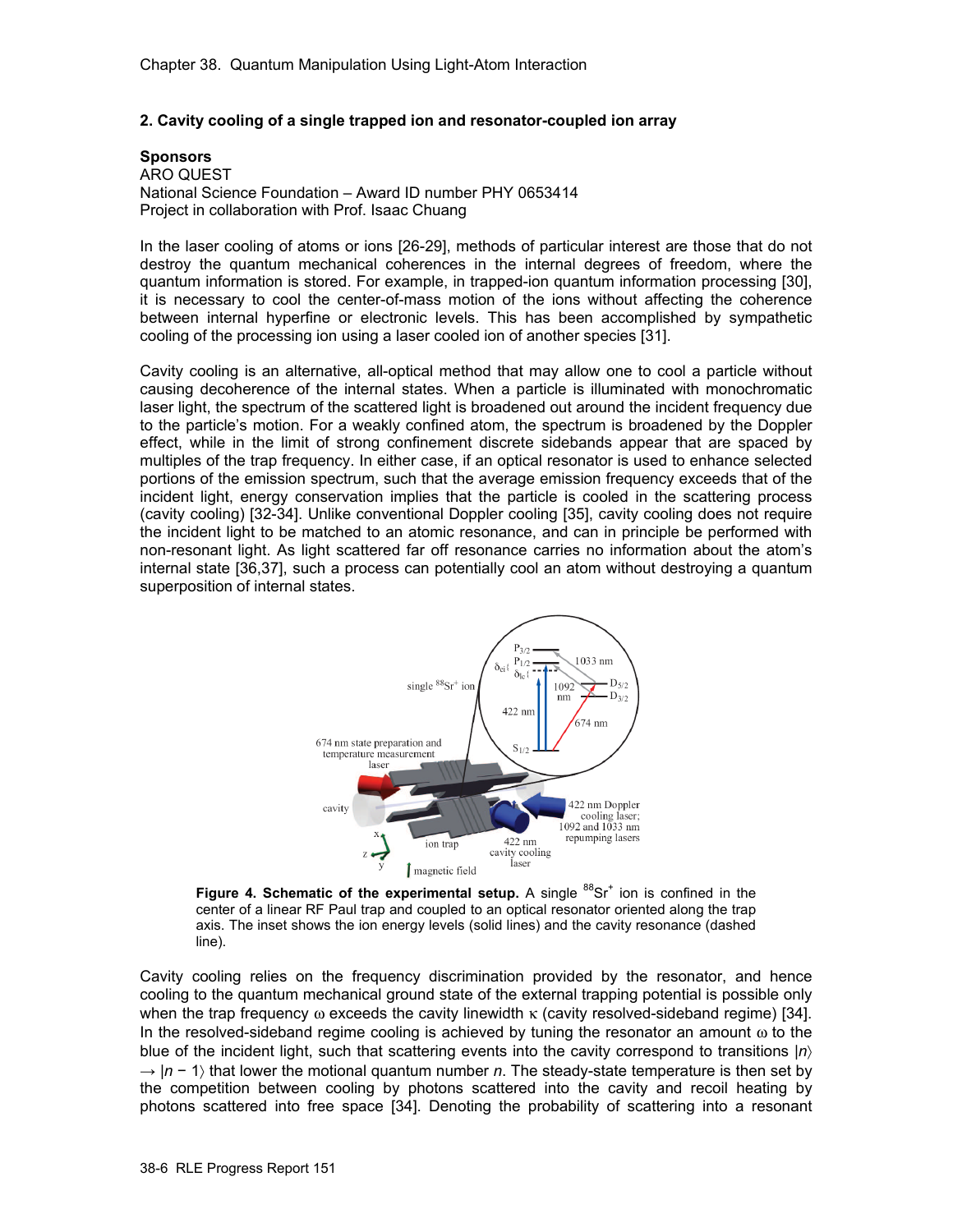cavity relative to free space by the cooperativity η, the steady-state average vibrational quantum number  $n_0$  in the resolved-sideband regime  $\kappa \ll \omega$  is given by [33,34]  $n_0 = C/n$ , where *C* is a dimensionless factor of order unity that depends on the cooling geometry. Thus in the strongcoupling regime η»1 cooling to the motional ground state is possible, while for moderate coupling η<1 the cooling is limited by the cooperativity.

Cavity cooling has been demonstrated in the weak-confinement regime ω«κ with single trapped atoms without directly measuring the atomic temperature [38-40], and with atomic ensembles in a different parameter regime of collective coupling [41,42]. Here, using a single trapped <sup>88</sup>Sr<sup>+</sup> ion in the resolved-sideband regime, we measure cavity heating and cooling rates and the steady-state cooling limit, and observe parameter-free agreement with a rate equation model for cavity cooling [33,34].

The setup and level scheme for  ${}^{88}Sr<sup>+</sup>$  are indicated in Fig. 4. We use a linear Paul trap with trap frequencies near 1 MHz. A 5-cm-long optical cavity of finesse  $F = 2.56(1) \times 10^4$ , is oriented along the ion trap axis, while the cavity cooling laser ( $\lambda = 422$  nm) is perpendicular to the ion trap axis. The cooperativity at an antinode of the cavity for a two-level atom is  $\eta_0 = 24F/(\pi k^2 w^2) = 0.26$ , where  $k = 2\pi/\lambda$  is the wavenumber, and  $w = 58$  µm the cavity mode waist [34]. The effective cooperativity for the actual transition used in  ${}^{88}Sr^+$  is reduced by several effects, and is experimentally determined to be  $\eta$ =0.019, placing the system in the weak-coupling regime.



**Figure 5. Cavity cooling dynamics.** The ion is sideband cooled to the three-dimensional motional ground state using standard sideband cooling on a narrow optical transition. Then a cavity cooling pulse with detuning  $\delta_{\rm lc}$ =0 (carrier),  $\delta_{\rm lc}$ =- $\omega_{\rm z}$  (red axial sideband), or ),  $\delta_{1c}$ =+ $\omega_z$  (blue axial sideband) is applied, and the mean number of motional quanta in the *z* mode is measured. The three lines are a simultaneous fit to the model of Ref. [34] with no free parameters.

We investigate one-dimensional cavity cooling along the *z* direction by measuring separately the recoil heating rate, as well as the cavity cooling and heating rates for pumping on the cavity red and blue motional sidebands, respectively. To realize a situation that allows simple quantitative comparison with the theoretical model for cavity cooling [33,34], we prepare the ion in its motional ground state by standard sideband cooling on the narrow  $S_{1/2} \rightarrow D_{5/2}$  transition. We then apply the cavity cooling for a variable time. Finally, the mean vibrational quantum number  $\langle n \rangle$  is determined by measuring the Rabi frequencies of the red and blue motional sidebands on the narrow  $S_{1/2} \rightarrow D_{5/2}$  transition [30].

Fig. 5 shows the resulting temperature evolutions for pure recoil heating ( $\delta_{\rm lc}$ =0, resonant cavity), and for cavity heating ( $\delta_{\alpha}=+\omega$ ) and cooling ( $\delta_{\alpha}=-\omega$ ). The signature of cavity cooling is that the temperature after pumping on the cavity red sideband is smaller than the temperature after pumping on the cavity carrier, which is smaller than the temperature after pumping on the cavityblue sideband. Cavity cooling ( $\delta_{\text{lc}} = \omega$ ) counteracts recoil heating by free-space scattering,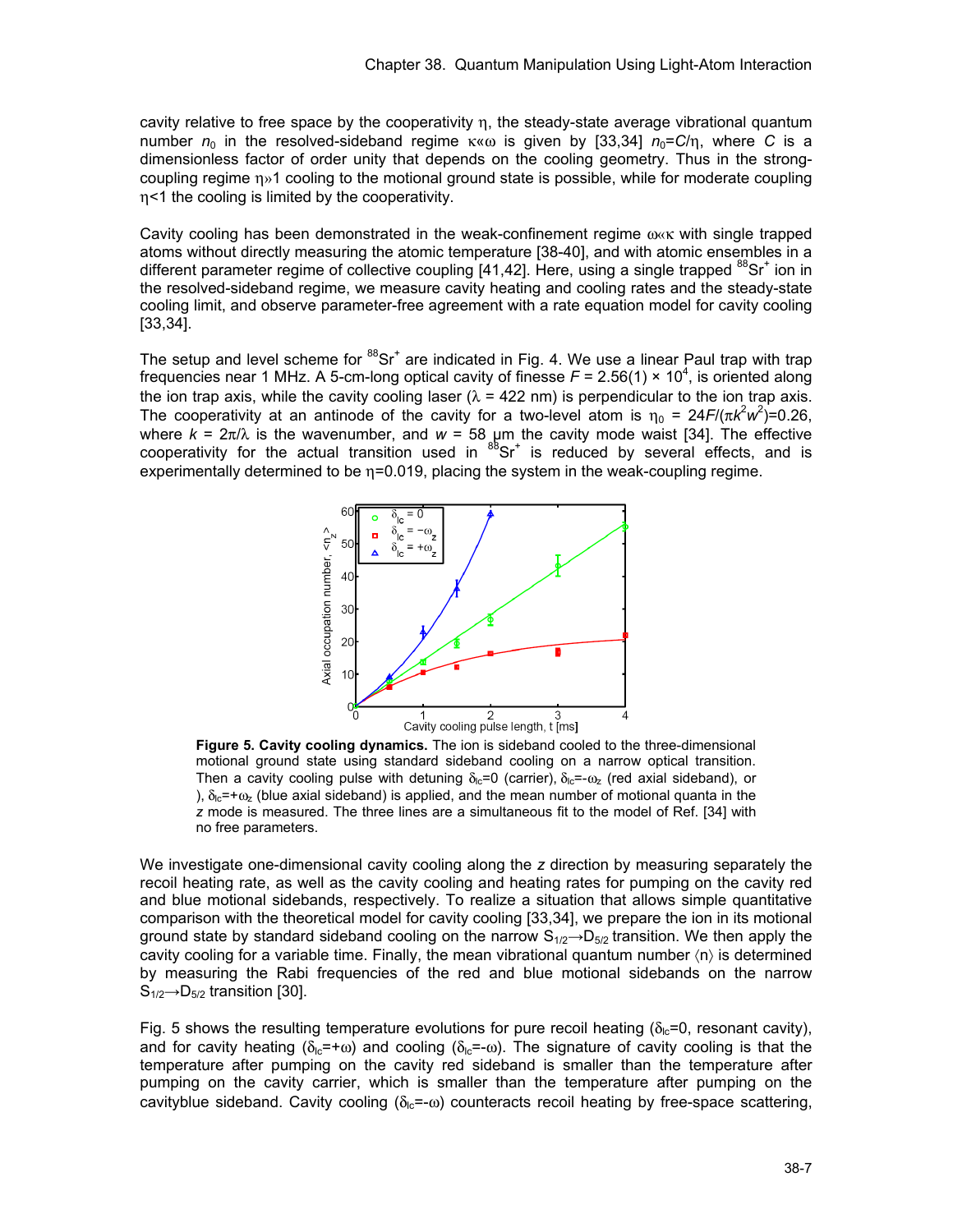and results in a finite steady-state vibrational quantum number  $n_0$ =22. Fig. 5 also shows the prediction from the rate equation model of Refs. [33,34], where the fitted values agree with independent direct measurements.

Our results thus validate without free parameters the rate equation model [33,34], which predicts that it is possible to cavity cool atoms or ions to the motional ground state without decohering the internal state. This would require a large detuning of the laser compared to the atomic fine structure, a criterion which is easier to meet with light ions such as  $Be<sup>+</sup>$  [37].

#### **3. Dynamic spin squeezing for an atomic clock**

#### **Sponsors**

#### DARPA

National Science Foundation – Award ID number PHY 0653414

Squeezed spin states, collective states of an ensemble of spins whose total angular momentum has a component with less uncertainty than is possible for uncorrelated (unentangled) states, have attracted both theoretical and pragmatic interest since they were first proposed. [43-45]. From a fundamental physics perspective, they allow the study of many-body entanglement while retaining a simple theoretical description in terms of a single collective angular-momentum variable. In practical terms, they may offer a means of achieving measurement precision beyond the projection noise limit (standard quantum limit, SQL) [43,44], which was reached a decade ago by the best atomic clocks [46]. There have recently been several proof-of-principle demonstrations of spin squeezing using the Coulomb interaction between trapped ions [47], an optical quantum non-demolition (QND) [48,49] measurement [50,51], or collisions between atoms in a Bose-Einstein condensate [52]. Spin squeezing can be quantified by a metrological gain parameter that measures the improvement in signal-to-noise ratio over the SQL that takes into account the loss of signal due to decoherence during the squeezing process [43,44].



**Figure 6. Method to implement cavity-induced dynamic spin squeezing**. (a) The atoms are trapped in a standing-wave dipole trap inside the resonator. (b) The probe laser is detuned from (cavity) resonance by half a linewidth, so that atom-induced shifts of the cavity frequency cause changes in transmitted power. (c) The detuning of the cavity (and probe laser) is chosen halfway between the optical transition frequencies for the two clock states, so that the resonator frequency shift (and hence the change in transmitted power) is proportional to*S*z. (d) The *S*z-dependent Stark shift shears the circular uncertainty region of the initial coherent spin state (red circle) into an ellipse (dotted green line). Photon shot noise causes phase broadening that increases the ellipse area (solid blue line). The short axis of the ellipse is smaller than the width of the original coherent spin state (red). Curves are plotted for a modest shearing *Q* = 3.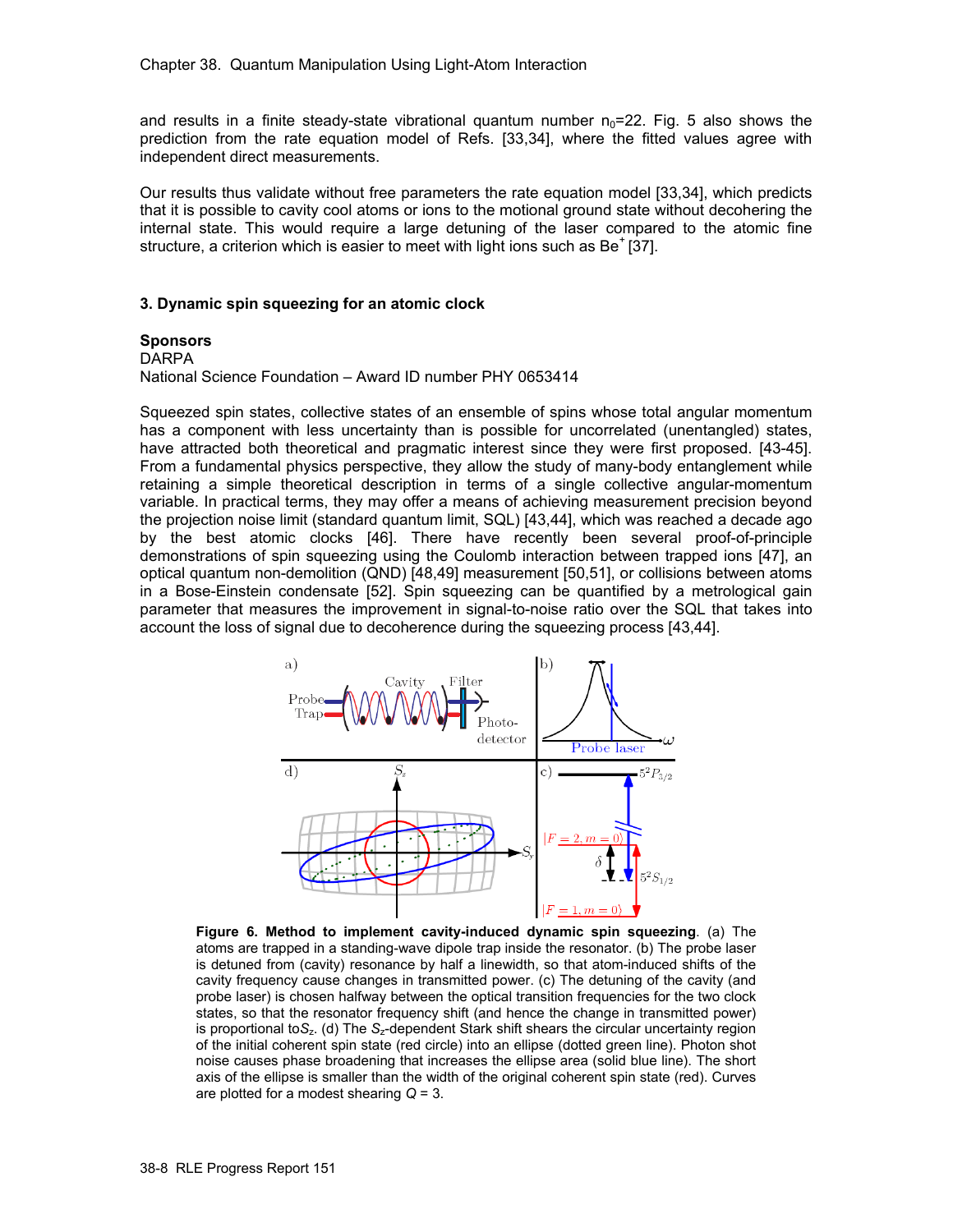We propose, analyze, and experimentally implement a simple dynamic squeezing method based on resonator-induced feedback. We show that a laser off-resonant from an atomic transition, and tuned to the slope of the cavity resonance, robustly and unconditionally squeezes the spin of an atomic ensemble inside the cavity. In analogy to one-axis twisting [45, 53], the light field inside the resonator induces a shearing of the Bloch sphere, which for an initial coherent spin state (CSS) results in reduced quantum noise along a specified direction (Fig. 6d). While photon shot noise in the incident light and photon scattering into free space are detrimental, substantial squeezing remains possible for large collective cooperativity (resonant optical depth). We have recently experimentally realized such a system, and observed unconditional spin squeezing in good agreement with the theoretical analysis [54].

Spin squeezing requires an interaction between the particles [45] that can be achieved by collective coupling of the ensemble to a light field [53,55], provided the sample's optical depth (opacity if probed on resonance) is sufficiently large. Such processes can be viewed as quantum coherent feedback [16], where the ensemble spin imprints its quantum fluctuations on the light field that then acts back on the spin state, creating quantum correlations (entanglement) in the spin variables.

The squeezing is produced by an ensemble-light interaction Hamiltonian of the form *c*† *cS*z that represents the differential light shift between two atomic levels due to the intracavity light with photon number *c*† *c*. The latter depends on the population difference 2*S*z between the two atomic states through the tuning of the resonator mode by the atoms' index of refraction (see Fig. 6). In particular, if *c*† *c* depends linearly on *S*z, then the differential light shift between the two atomic states causes a precession of the spin vector about the *z* axis that is proportional to S<sub>z</sub>. Then the initially circular uncertainty region of a CSS is sheared into an ellipse [45] as spin vectors of different *S*z precess at different rates (Fig. 6d). The ellipse is narrower along one direction than the original CSS, corresponding to spin squeezing. The spin correlations between different atoms, i.e. the entanglement [45], arise from the fact that the quantum mechanical phase between the two states in any individual atom now depends on the population difference 2S<sub>z</sub> of all atoms in the ensemble.



**Figure 7.Observation of elliptical uncertainty region for different amounts of spin squeezing.** The figure shows the measured readout variance 2ΔS<sub>z</sub><sup>2</sup>/S<sub>0</sub> normalized to the projection noise  $S_0/2$  of the initial coherent spin state (CSS). The triangles correspond to the circular uncertainty region of the CSS, the other data are for Increasing shearing Q=4.5 (red diamonds), Q=15 (blue squares) and Q=28 (black circles). The curves are sine waves fits (distorted by the double logarithmic scale).

We observe the shearing effect by rotating the state about the axis of its mean spin vector through a variable angle using a microwave pulse and recording the variance of a subsequent measurement of *S*z over a series of 100 identical preparations. The readout of *S*z is performed by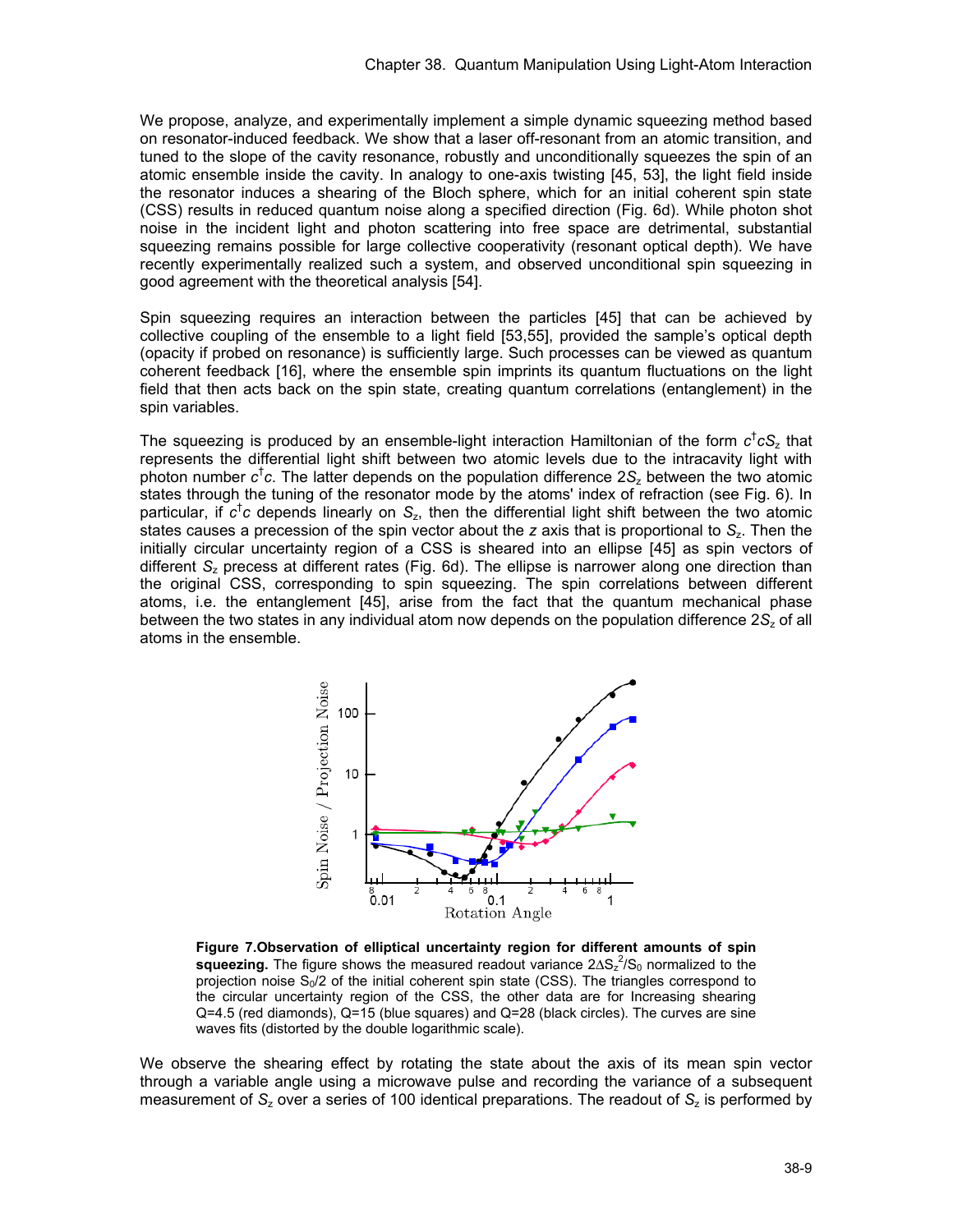measuring the cavity transmission on an avalanche photodiode, from which we can infer the shift of the cavity resonance frequency and hence *S*z [57]. Typical data of variance as a function of rotation angle are displayed in Fig. 7. The variance is normalized to shot noise  $N_0=2S_0$  ( $N_0$  is the total atom number). The data are well described by sine wave fits, indicating that the uncertainty regions are indeed ellipses. As the state is rotated, the variance first dips below shot noise when the minor axis of the ellipse is rotated into alignment with *z,* and then increases beyond it as the major axis in turn is brought to vertical. The largest observed metrologically relevant spin squeezing [43,44], when the contrast loss in the spin squeezing process is taken into account, equals -6.0(3) dB, to our knowledge the largest squeezing observed in any spin system to date.

## **References**

- [1] R. Boyd, "Nonlinear Optics" (Academic Press, New York, 1992).<br>[2] D. Bouwmeester, A. K. Ekert, A. Z. (Editors), "The Physics
- D. Bouwmeester, A. K. Ekert, A. Z. (Editors), "The Physics of Quantum Information" (Springer, New York, 2000).
- [3] R.F. Cregan, B.J. Mangan, J.C. Knight, T.A. Birks, P.S. Russell, P.J. Roberts, D.C. Allan, "Single-mode photonic band gap guidance of light in air," Science **285**, 1537 (1999).
- [4] B. Dayan, A. S. Parkins, T. Aok, E.P. Ostby, K.J. Vahala, H.J. Kimble, "A photon turnstile dynamically regulated by one atom," Science **319**, 1062 (2008).
- [5] K. M. Birnbaum, A. Boca, R. Miller, A. D. Boozer, T. E. Northup, H. J. Kimble, "Photon blockade in an optical cavity with one trapped atom," Nature **436**, 87 (2005).
- [6] T. Wilk, S. C. Webster, A. Kuhn, G. Rempe, "Single-Atom Single-Photon Quantum Interface," Science **317**, 488 (2007).
- [7] I. Fushman, D. Englund, A. Faraon, N. Stoltz, P. Petroff, and J. Vuckovic," Controlled phase shifts with a single quantum dot," Science **320**, 769 (2008).
- [8] F. Benabid, G. Bouwmans, J. C. Knight, P. S. J. Russell, F. Couny, " Ultrahigh Efficiency Laser Wavelength Conversion in a Gas-Filled Hollow Core Photonic Crystal Fiber by Pure Stimulated Rotational Raman Scattering in Molecular Hydrogen," Phys. Rev. Lett. **93**, 123903 (2004).
- [9] S. O. Konorov, A. B. Fedotov, A. M. Zheltikov, "Enhanced four-wave mixing in a hollowcore photonic-crystal fiber," Opt. Lett. **28**, 1448 (2003).
- [10] T. Takekoshi, R. J. Knize, "Optical Guiding of Atoms through a Hollow-Core Photonic Band-Gap Fiber," Phys. Rev. Lett. **98**, 210404 (2007).
- [11] S. Ghosh, A. R. Bhagwat, C. K. Renshaw, S. Goh, A. L. Gaeta, B. J. Kirby, "Low-Light-Level Optical Interactions with Rubidium Vapor in a Photonic Band-Gap Fiber," Phys. Rev. Lett. **97**, 023603 (2006).
- [12] R. Grimm, M. Weidemuller, Y. Ovchinnikov, "Optical dipole traps for neutral atoms," Adv. At. Molec. Opt. Phys. **42**, 95 (2000).
- [13] S. Harris, "Electromagnetically Induced Transparency," Phys. Today **50**, 36 (1997).
- [14] M. Fleischhauer, A. Imamoglu, J. Marangos, " Electromagnetically induced transparency: Optics in coherent media," Rev. Mod. Phys. **77**, 633 (2005).
- [15] M. Fleischhauer, M. D. Lukin, "Dark-state polaritons in electromagnetically induced transparency," Phys. Rev. Lett. **84**, 5094 (2000).
- [16] L. Hau, S. Harris, Z. Dutton, C. Behroozi, "Light speed reduction to 17 metres per second in an ultracold atomic gas," Nature **397**, 594 (1999).
- [17] S. Harris, J. Field, A. Imamoglu, "Nonlinear optical processes using electromagnetically induced transparency," Phys. Rev. Lett. **64**, 1107 (1990).
- [18] H. Schmidt, A. Imamoglu, "Giant Kerr nonlinearities obtained by electromagnetically induced transparency," Opt. Lett. **21**, 1936 (1996).
- [19] M. Lukin, A. Imamoglu, "Controlling photons using electromagnetically induced transparency," Nature **413**, 273 (2001).
- [20] S. Harris, Y. Yamamoto, "Photon Switching by Quantum Interference," Phys. Rev. Lett. **81**, 3611 (1998).
- [21] D. Braje, V. Balic, G. Yin, S. Harris, "Low-light-level nonlinear optics with slow light," Phys. Rev. **A 68**, 041801(R) (2003).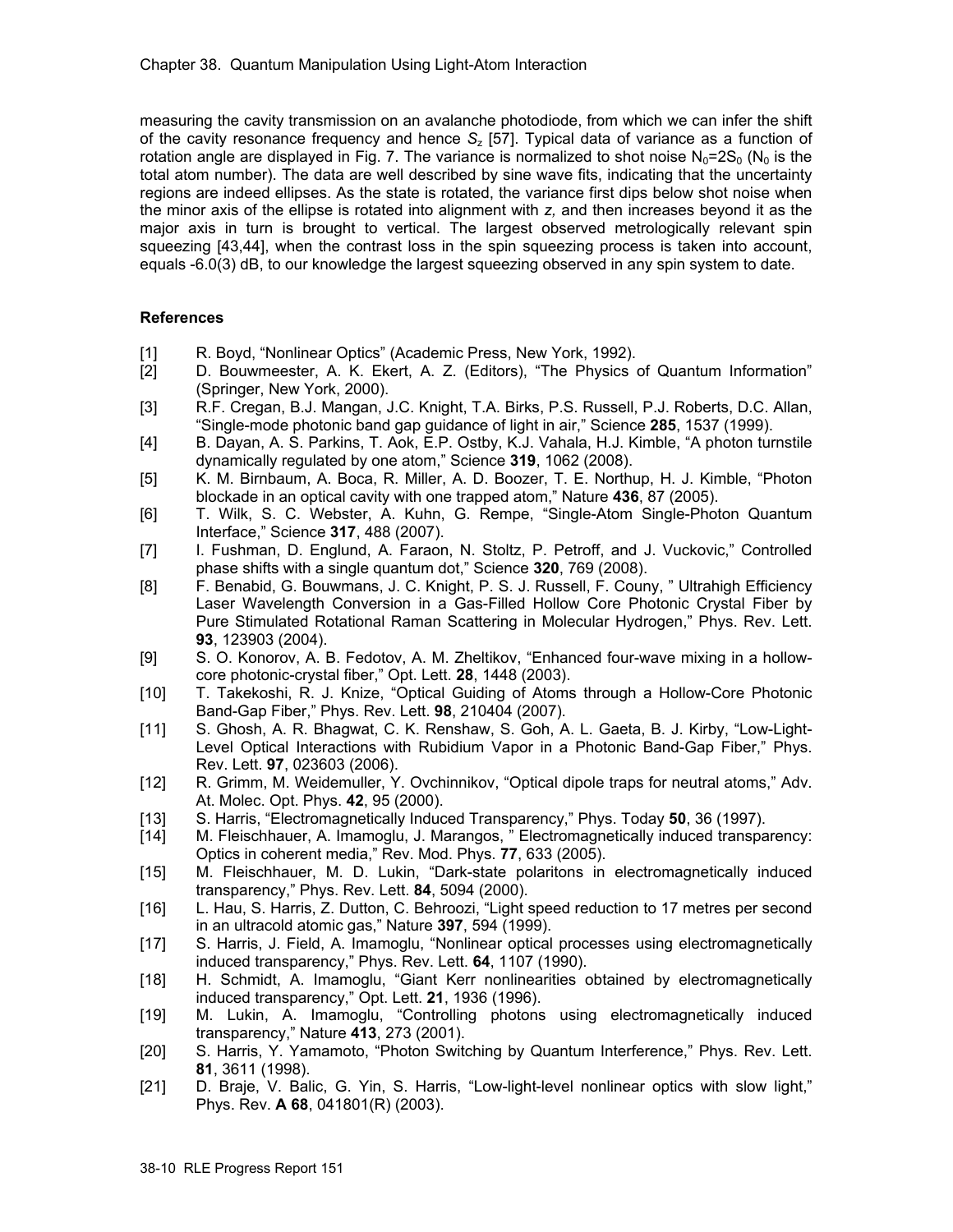- [22] D. James, P. Kwiat, "Atomic-Vapor-Based High Efficiency Optical Detectors with Photon Number Resolution," Phys. Rev. Lett. **89**, 183601 (2002).
- [23] M. Bajcsy, A. S. Zibrov, M. D. Lukin, "Stationary pulses of light in an atomic medium," Nature **426**, 638 (2003).
- [24] A. Andre, M. Bajcsy, A. S. Zibrov, M. D. Lukin, "Nonlinear Optics with Stationary Pulses of Light," Phys. Rev. Lett. **94**, 063902 (2005).
- [25] D.E. Chang, V. Gritsev, G. Morigi, V. Vuletic, M.D. Lukin, and E. Demler, "Crystallization of strongly interacting photons in a nonlinear optical fiber," Nature Physics **4**, 884 (2008).
- [26] F. Diedrich, J. C. Bergquist, W. M. Itano, and D. J. Wineland, "Laser Cooling to the Zero Point Energy of Motion," Phys. Rev. Lett. **62**, 403 (1989).
- [27] S. E. Hamann, D. L. Haycock, G. Klose, P. H. Pax, I. H. Deutsch, and P. S. Jessen, "Resolved-Sideband Raman Cooling to the Ground State of an Optical Lattice," Phys. Rev. Lett. **80**, 4149 (1997).
- [28] C. F. Roos, D. Leibfried, A. Mundt, F. Schmidt-Kaler, J. Eschner, and R. Blatt, "Experimental Demonstration of Ground State Laser Cooling with Electromagnetically Induced Transparency," Phys. Rev. Lett. **85**, 5547 (2000).
- [29] A. Schliesser, R. Riviere, G. Anetsberger, O. Arcizet, and T. J. Kippenberg, "Resolvedsideband cooling of a micromechanical oscillator," Nature Phys. **4**, 415 (2008).
- [30] D. J. Wineland, C. Monroe, W. M. Itano, D. Leibfried, B. E. King, and D. M. Meekhof, "Experimental issues in coherent quantum-state manipulation of trapped atomic ions," J. Res. Natl. Inst. Stand. Technol. **103**, 259 (1998).
- [31] J. P. Home, M. J. McDonnell, D. J. Szwer, B. C. Keitch, D. M. Lucas, D. N. Stacey, and A. M. Steane (2008), "Memory coherence of a sympathetically cooled trapped-ion qubit," arXiv:0810.1036.
- [32] P. Horak, G. Hechenblaikner, K. M. Gheri, H. Stecher, and H. Ritsch, "Cavity-Induced Atom Cooling in the Strong Coupling Regime," Phys. Rev. Lett. **79**, 4974 (1997).
- [33] V. Vuletic and S. Chu, "Laser Cooling of Atoms, Ions, or Molecules by Coherent Scattering," Phys. Rev. Lett. **84**, 3787 (2000).
- [34] V. Vuletic, H. W. Chan, and A. T. Black, "Three-dimensional cavity Doppler cooling and cavity sideband cooling by coherent scattering," Phys. Rev. **A 64**, 033405 (2001).
- [35] T. Hänsch and A. L. Schawlow, "Cooling of gases by laser radiation," Opt. Commun. **13**, 68 (1975).
- [36] R. A. Cline, J. D. Miller, M. R. Matthews, and D. J. Heinzen, "Spin relaxation of optically trapped atoms by light scattering," Opt. Lett. **19**, 207 (1994).
- [37] R. Ozeri, C. Langer, J. D. Jost, B. DeMarco, A. Ben-Kish, B. R. Blakestad, J. Britton, J. Chiaverini, W. M. Itano, D. B. Hume, et al., "Hyperfine Coherence in the Presence of Spontaneous Photon Scattering," Phys. Rev. Lett. **95**, 030403 (2005).
- [38] P. Maunz, T. Puppe, I. Schuster, N. Syassen, P. W. H. Pinkse, and G. Rempe, "Cavity cooling of a single atom," Nature **428**, 50 (2004).
- [39] S. Nußmann, K. Murr, M. Hijlkema, B. Weber, A. Kuhn, and G. Rempe, "Vacuumstimulated cooling of single atoms in three dimensions," Nature Phys. **1**, 122 (2005).
- [40] K. M. Fortier, S. Y. Kim, M. J. Gibbons, P. Ahmadi, and M. S. Chapman, "Deterministic Loading of Individual Atoms to a High-Finesse Optical Cavity," Phys. Rev. Lett. **98**, 233601 (2007).
- [41] H. W. Chan, A. T. Black, and V. Vuletic, Phys. Rev. Lett. **90**, "Observation of collectiveemission-induced cooling of atoms inside an optical cavity," 063003 (2003).
- [42] A. T. Black, H. W. Chan, and V. Vuletic, "Observation of Collective Friction Forces due to Self-Organization of Atoms: From Rayleigh to Bragg Scattering," Phys. Rev. Lett. **91**, 203001 (2003).
- [43] D. J. Wineland, J. J. Bollinger, W. M. Itano, F. L. Moore, D. J. Heinzen, "Spin squeezing and reduced quantum noise in spectroscopy," Phys. Rev. **A 46**, R6797 (1992).
- [44] D. J. Wineland, J. J. Bollinger, W. M. Itano, D. J. Heinzen, "Squeezed atomic states and projection noise in spectroscopy," Phys. Rev. **A 50**, R67 (1994).
- [45] M. Kitagawa and M. Ueda, "Squeezed spin states," Phys. Rev. **A 47**, 5138 (1993).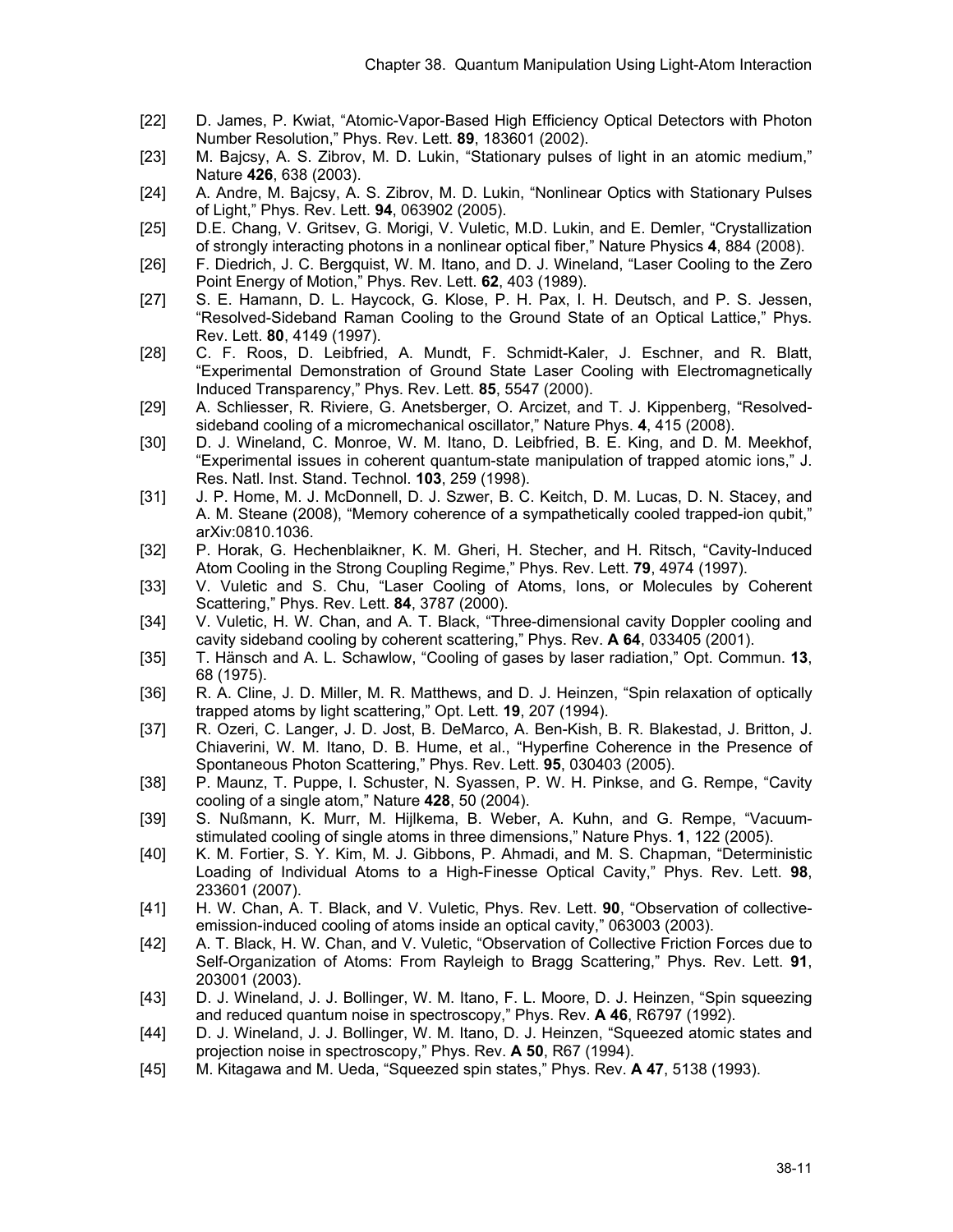- [46] G. Santarelli, Ph. Laurent, P. Lemonde, A. Clairon, A. G. Mann, S. Chang, A. N. Luiten, and C. Salomon, "Quantum Projection Noise in an Atomic Fountain: A High Stability Cesium Frequency Standard," Phys. Rev. Lett. **82**, 4619 (1999).
- [47] V. Meyer, M. A. Rowe, D. Kielpinski, C. A. Sackett, W. M. Itano, C. Monroe, and D. J. Wineland, "Experimental Demonstration of Entanglement-Enhanced Rotation Angle Estimation Using Trapped Ions," Phys. Rev. Lett. **86**, 5870-5873 (2001).
- [48] A. Kuzmich, N. P. Bigelow, and L. Mandel, "Atomic quantum non-demolition measurements and squeezing," Europhys. Lett. **42**, 481-486 (1998).
- [49] A. Kuzmich, L. Mandel, N. P. Bigelow, "Generation of Spin Squeezing via Continuous Quantum Nondemolition Measurement," Phys. Rev. Lett. **85**, 1594-1597 (2000).
- [50] J. Appel, P. Windpassinger, D. Oblak, U. Hoff, N. Kjaergaard, and E. S. Polzik, "Quantum noise squeezing and entanglement on the atomic clock transition," Proceedings of the National Academy of Sciences **106**, 10960 (2009).
- [51] M. H. Schleier-Smith, I. D. Leroux, and V. Vuletic, quant-ph/0810.2582 (2008).
- [52] J. Esteve, C. Gross, A. Weller, S. Giovanazzi, and M. K. Oberthaler, "Squeezing and entanglement in a Bose-Einstein condensate," Nature **455**, 1216 (2008).
- [53] M. Takeuchi, S. Ichihara, T. Takano, M. Kumakura, T. Yabuzaki, and Y. Takahashi, "Spin Squeezing via One-Axis Twisting with Coherent Light," Phys. Rev. Lett. **94**, 023003 (2005).
- [54] I. D. Leroux, M. H. Schleier-Smith, and V. Vuletic, "Demonstration of Spin Squeezing by Cavity Feedback," to be submitted (2009).
- [55] K. Hammerer, K. Mølmer, E. S. Polzik, and J. I. Cirac, "Light-matter quantum interface," Phys. Rev. **A 70**, 044304 (2004).
- [56] H. M. Wiseman and G. J. Milburn, "Quantum theory of continuous feedback," Phys. Rev. **A 49**, 4110 (1994).
- [57] M. H. Schleier-Smith, I. D. Leroux, and V. Vuletic, "Reduced-quantum-uncertainty states for an atomic clock," (2008), arxiv:quant-ph/0810.2582.

## **Publications**

## **Journal Articles**

## **Published:**

"Crystallization of strongly interacting **photons i**n a nonlinear optical fiber," D.E. Chang, V. Gritsev, G. Morigi, V. Vuletic, M.D. Lukin, and E. Demler, Nature Physics **4**, 884 (2008).

"Efficient All-Optical Switching Using Slow Light within a Hollow Fiber," M.Bajcsy, S. Hofferberth, V. Balic, T. Peyronel, M. Hafezi, A.S. Zibrov, V. Vuletic, and M. D. Lukin, Phys. Rev. Lett. **102**, 203902 (2009).

"Observation of Cold Collisions between Trapped Ions and Trapped Atoms," A. Grier, M. Cetina, F. Orucevic, and V. Vuletic, Phys. Rev. Lett. **102**, 223201 (2009).

 "Heralded Single-Magnon Quantum Receiver for Photon Polarization States," H. Tanji, S. Ghosh, J. Simon, B. Bloom, and V. Vuletic, Phys. Rev. Lett. **103**, 043601 (2009).

## **Submitted for publication:**

"States of an Ensemble of Two-Level Atoms with Reduced Quantum Uncertainty," M. H. Schleier-Smith, I.D. Leroux, and V. Vuletic, submitted to Phys. Rev. Lett. (1/2009).